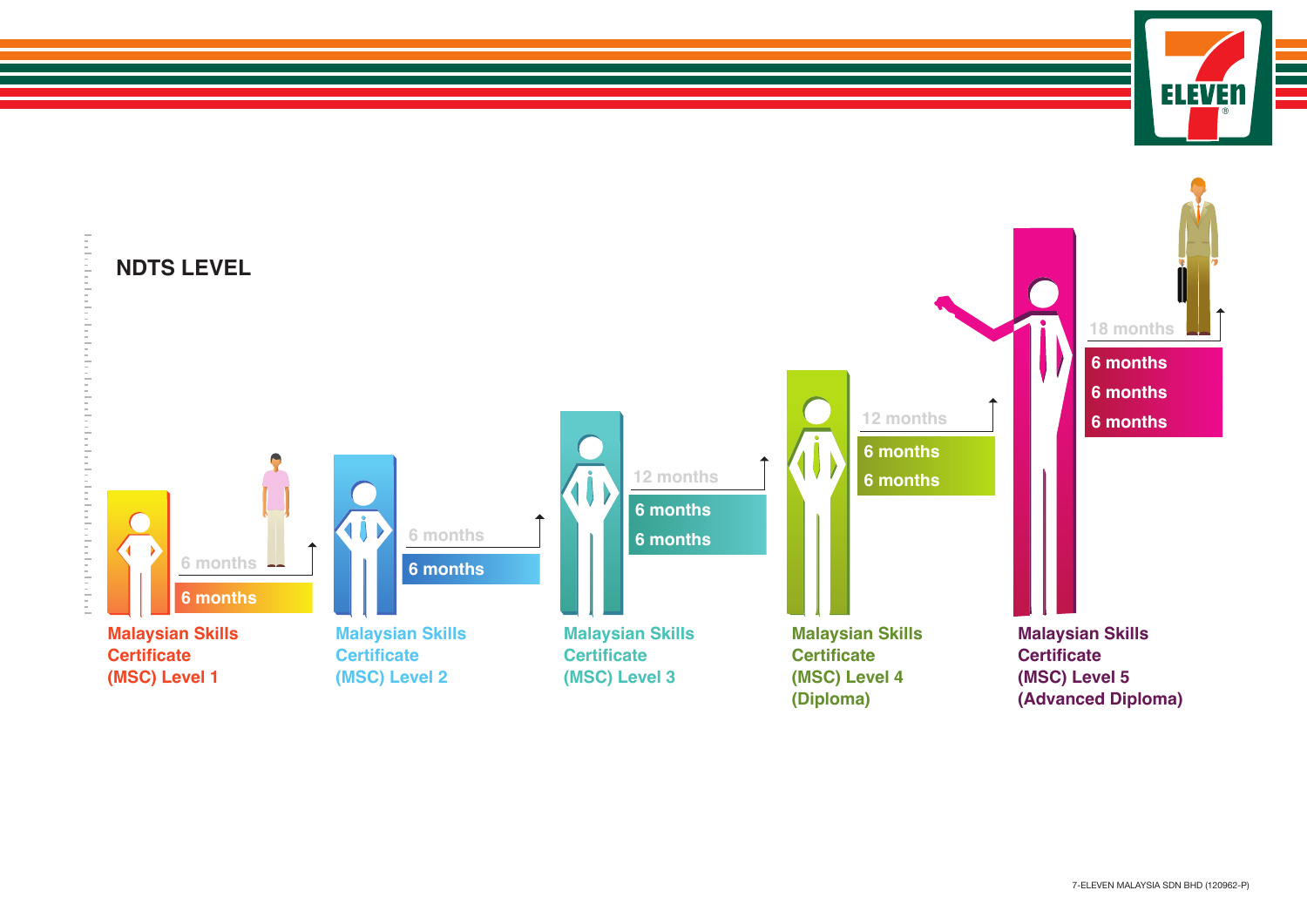

## **Introduction to National Dual Training System / Sistem Latihan Dual Nasional**

**National Dual Training System (NDTS)** is a joint effort between **7-Eleven Malaysia** and the **Department of Skill Development (DSD)** under the authority of the **Ministry of Human Resources**.

It was launched at 7-Eleven Malaysia in June 2011 as a measure to support the government's effort in providing the opportunity for Malaysians to further their studies while being gainfully employed.

The main objective of the program is to strengthen NDTS human capital development with an integrated learning system in line with the current requirements of the retail industry and according to the **National Occupational Skills Standards (NOSS)**, as issued by the **Department of Skills Development (Ministry of Human Resources)**.

| Practical Training (In Store) | $= 80$ % (Conducted by Store Manager)                            |  |
|-------------------------------|------------------------------------------------------------------|--|
| Theory (In Class)             | $= 20$ % (Conducted by Department of Skill Development Trainers) |  |
| <b>TOTAL</b>                  | $= 100 \%$                                                       |  |

## **Criteria for Apprentices**

- Malaysian nationality
- 18 years old & above
- SPM or PMR Qualification / Current Workers
- Ability to Write, Read and Calculate
- Committed to Tasks Assigned

## **Criteria for Coaches**

- In charge of stores Store Manager \* Assistant Store Managers are able to become coach depending on store needs.
- Completed all "Management Class"
- Employed for more than 2 years in 7-Eleven Malaysia.